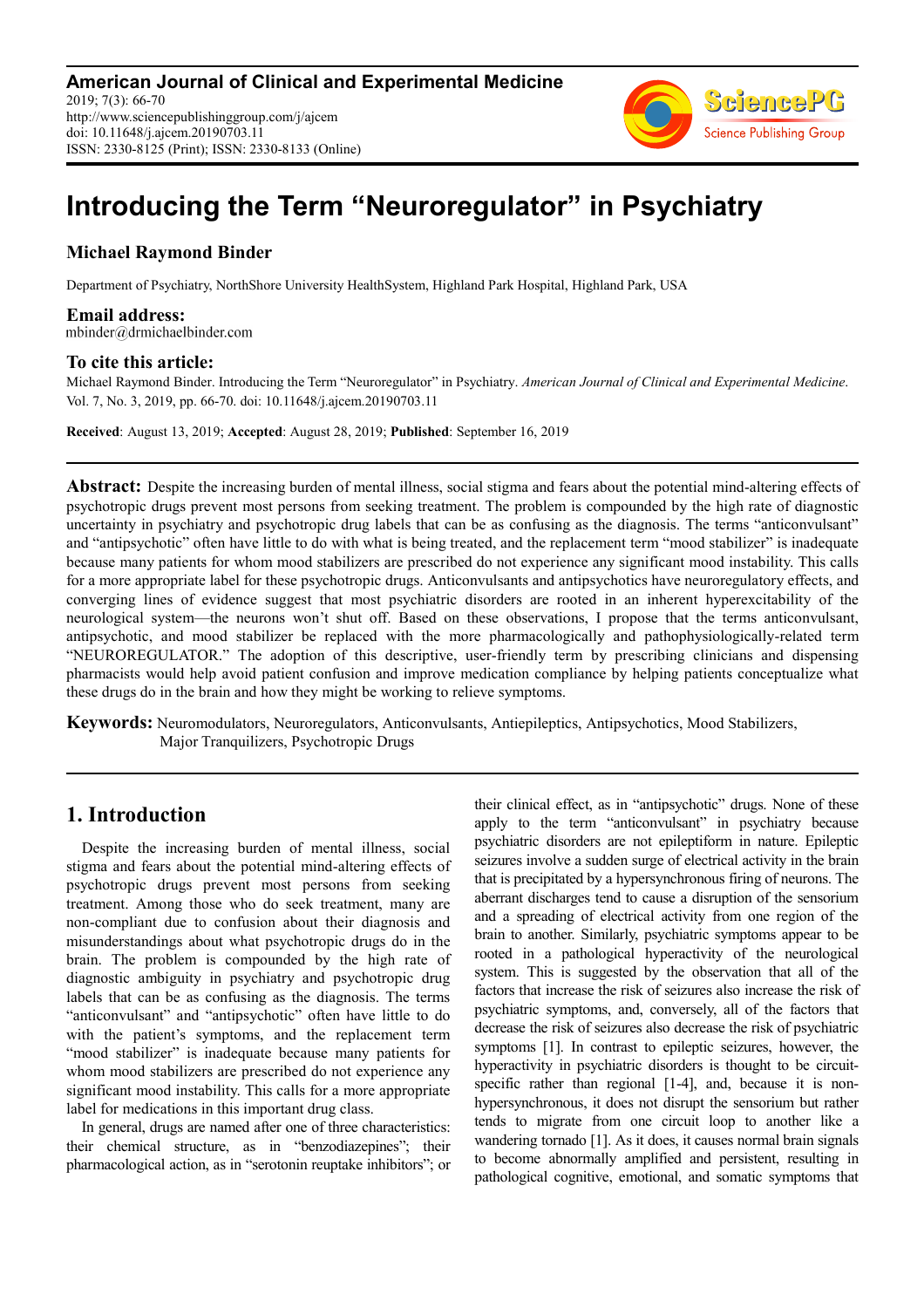tend to wax and wane in severity and meld into one another [1, 5-7]. Consistent with this hypothesis, the latest gene research links the top candidate genes for the major psychiatric disorders to neuronal hyperexcitability [8-20]. These associations suggest that neuronal hyperexcitability is the heritable vulnerability trait in psychiatric disorders.

# **2. Anticonvulsant Drugs**

In an effort to address the confusion in nomenclature when anticonvulsants are used in psychiatry, the term "mood stabilizer" has, for the past several decades, been used in place of the term "anticonvulsant." However, this too is misleading because not all psychiatric patients for whom mood stabilizers are prescribed experience the classic highs and lows that define the primary disorder-type that they are used to treat; namely, bipolar disorder. Some patients in the bipolar spectrum experience more prominent waves of other symptoms such as anxiety, irritability, and difficulty concentrating. Also, when mood symptoms *are* prominent, anticonvulsants do more than stabilize them; they tend to normalize them. What's more, anticonvulsants such as alprazolam and diazepam are widely prescribed for patients with anxiety disorders though many of them do not experience any noticeable mood dysregulation. In such cases, the use of the term "benzodiazepine" has helped to avoid confusion; however, many patients with anxiety disorders are now being treated with non-benzodiazepine anticonvulsants [21-24], and most of those who are not treated with anticonvulsants are treated with antidepressants despite the fact that many anxiety sufferers do not experience any significant symptoms of depression. All of this points to the need to move away from a symptom-based drug classification in psychiatry.

Anticonvulsants have neuroregulatory effects, and, as previously discussed, the cognitive, emotional, and somatic symptoms that have been grouped into the various psychiatric disorders, including anxiety disorders, sleep disorders, mood disorders, schizophrenia, substance use disorders, eating disorders, premenstrual dysphoric disorder, postpartum depression, ADHD, tic disorders, personality disorders, recurrent headaches, and chronic pain, appear to be driven by an inherent hyperexcitability of the neurological system. When hyperexcitable neurons are stimulated by sensory inputs and mental processes, they overreact and fail to shut off [25, 26]. This causes the mind to race, emotions to surge, and physical sensations to become amplified, particularly when the mind is under stress [1]. Consistent with this neuropsychiatric hypothesis, the two drugs that have been used most commonly to self-medicate—alcohol and cannabis—have potent anticonvulsant effects. Also consistent with this hypothesis, most of the aforementioned disorders are highly responsive to prescription anticonvulsants [1, 5]. Anxiety and sleep disorders are highly responsive to benzodiazepine anticonvulsants, and bipolar disorder, which contains elements of most of the major psychiatric disorders, is highly responsive to nonbenzodiazepine anticonvulsants and the anticonvulsant-like drug lithium [27-29]. What's more, numerous studies have found that patients with bipolar disorder are in most cases misdiagnosed with unipolar depression [30-32]. This observation, taken together with the fact that the more subtle disorders in the bipolar spectrum, such as bipolar II, cyclothymia, and cyclic depression, would be even more likely to be misdiagnosed with a unipolar depressive disorder, statistically points to the non-benzodiazepine anticonvulsants as the treatment of choice in the vast majority of patients who are diagnosed with major depression or dysthymia. Moreover, what in some studies has been diagnosed as unipolar depression has demonstrated responsiveness to anticonvulsants in both augmentation [33, 34] and single-agent protocols [4, 35]. Beyond that, both the benzodiazepine [36] and non-benzodiazepine [5] anticonvulsants have a long history of adjunctive use in the treatment of schizophrenia, and a number of anticonvulsants and anticonvulsant-like drugs are now being used in the treatment of alcoholism and other substance use disorders [37-39]. Additionally, the anticonvulsant topiramate has demonstrated benefit in the treatment of binge eating disorder [40], and the natural fall in the endogenous anticonvulsant progesterone, which theoretically unmasks an underlying neuronal hyperexcitability in women [1], is well-known to be associated with premenstrual syndrome, premenstrual dysphoric disorder, and postpartum depression [41]. Finally, the alpha-2 adrenergic agonists clonidine and guanfacine, both of which have anticonvulsant effects [42], have demonstrated benefit in both ADHD [43] and related tic disorders [44], and a variety of anticonvulsants are increasingly being used in the treatment of personality disorders [45-47], migraine headache [48], and chronic pain [49, 50]. Thus, anticonvulsants have demonstrated effectiveness in a wide range of psychiatric disorders.

Anticonvulsants work by regulating the firing of neurons. This, taken together with the evidence that links psychiatric disorders to neuronal hyperexcitability, leads to the idea of replacing the restrictive term "mood stabilizer" with the descriptive term "NEUROREGULATOR." Most patients could easily understand that *neuro* means "brain," and *regulator* means "regulate." The new term more accurately describes what anticonvulsants and anticonvulsant-like drugs do—they regulate the firing of neurons. The adoption of this new terminology by prescribing clinicians and dispensing pharmacists would help reduce patient confusion, increase medication compliance, and help overcome the long-held stigma of mental illness by helping patients conceptualize what medications in this broadly effective drug class do when they are prescribed for psychiatric purposes.

# **3. Antipsychotic Drugs**

Although antipsychotic drugs were traditionally used to treat psychotic symptoms, they are now commonly used to treat bipolar mania, and they are increasingly being used as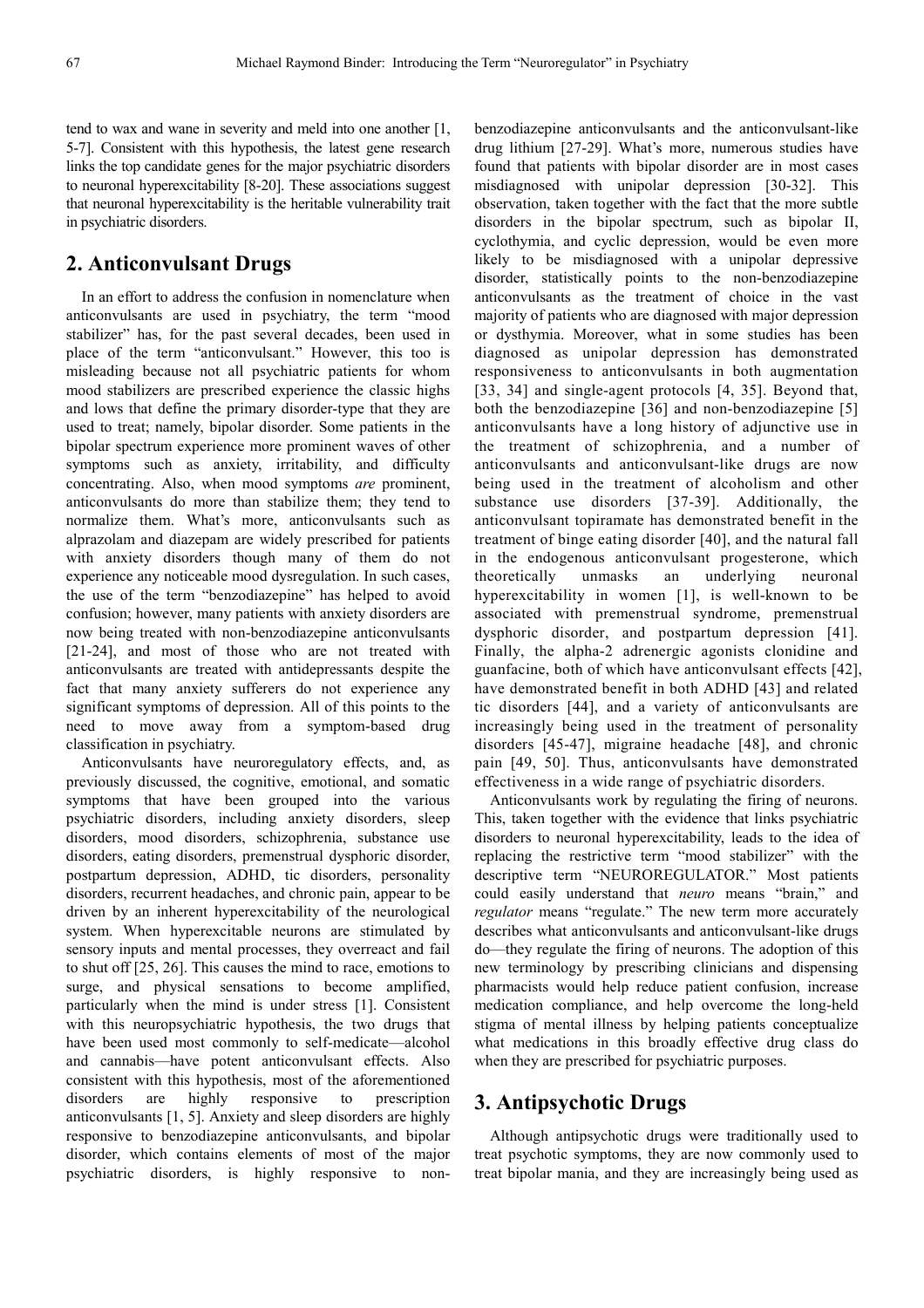an augmentation strategy in the treatment of depression whether or not psychotic symptoms are present. However, as with the use of anticonvulsant drugs in patients who do not have seizures, the use of antipsychotic drugs in patients who do not have psychotic symptoms creates uneasiness and confusion, which in turn causes patients to mistrust both the medication and the prescriber. This is unfortunate because antipsychotic drugs can help normalize mood, reduce anxiety, quell agitation, and improve sleep whether or not psychotic symptoms are present. The mechanism behind these broad therapeutic effects is theoretically the same as that behind their antipsychotic effects—they reduce circuitspecific hyperactivity in the brain [1, 51]. There is both clinical [52] and neurophysiological [53] evidence that psychotic symptoms develop when aberrant discharges from neurons in the brain's sensory processing systems either distort or mimic input from the environment. That would explain why, for instance, antipsychotic blockade of dopamine, a neurotransmitter that is involved in the processing of auditory signals [54], is so effective in reducing auditory hallucinations [52]. In addition to their antidopaminergic effects, antipsychotic drugs block the excitatory neurotransmitters histamine, norepinephrine, and acetylcholine, and they modulate a variety of serotonin receptors [51]. These inhibitory and modulatory effects would explain why antipsychotic drugs are also effective in reducing other psychotic symptoms including paranoia and delusions, which in theory are false beliefs that develop in response to neurological signals that are so intense and persistent that they are thought to reflect external rather than internal reality [1, 55]. These same inhibitory and modulatory effects could also explain the tranquilizing, mood normalizing, and antidepressant effects of antipsychotic drugs.

Considering all the potential benefits of antipsychotic drugs, the term "mood stabilizer" falls far short of accurately describing what these drugs can do. Recognition of the wideranging utility of antipsychotic drugs is not new. Just over a half century ago, the antipsychotic drug chlorpromazine made possible the large-scale deinstitutionalization of the mentally ill. Unfortunately, however, this caused antipsychotic drugs to become highly stigmatized, as their use became associated with some of the most severe forms of mental illness. That stigma remains and continues to be a barrier to compliance, particularly when antipsychotic drugs are prescribed for patients who have no history of psychosis. The alternative term "major tranquilizer" does not fair much better with patients, as it conjures up the dreaded thought of being chronically over-sedated. Subsuming antipsychotic drugs under the NEUROREGULATOR umbrella would help mitigate these barriers to compliance and reduce the stigma of mental illness by helping patients better conceptualize how these drugs work to relieve symptoms.

#### **4. Conclusion**

Due to the long and tumultuous history of psychiatry and

the sensitive nature of psychotropic drug therapy, drug classification and nomenclature have come to have a powerful influence on public perception and medication compliance. This calls for a reassessment of drug terminology in psychiatry, particularly in light of the known pharmacological effects of anticonvulsant and antipsychotic drugs and emerging new insights into the mechanisms by which they work to relieve symptoms. Despite the wellknown benefits of anticonvulsant and antipsychotic drugs in the treatment of psychiatric disorders, the term "anticonvulsant" is diagnostically inappropriate, and the substitute term "mood stabilizer" neither reflects the scope of benefits nor the pharmacological effects of either anticonvulsant or antipsychotic drugs, the latter of which are increasingly coming to be known as adjunctive mood stabilizers. That is a call to replace these discrepant terms with one that more accurately describes what these drugs do.

Based on emerging new insights into the pathophysiology of psychiatric disorders [1-7, 56], it is becoming increasingly evident that psychiatric symptoms such as anxiety, depression, and insomnia are the result of an inherent inability of neurons to self-regulate. Correspondingly, the known pharmacology of anticonvulsant and antipsychotic drugs is a regulatory one. In recognition of this, I propose that anticonvulsants, antipsychotics, and other psychotropic drugs that primarily inhibit, modulate, or otherwise reduce excitation in the brain be referred to "NEUROREGULATORS." The use of this descriptive, pharmacologically-based new term in place of the restrictive, symptom-based term "mood stabilizer" would help avoid patient confusion and improve medication compliance by helping patients conceptualize what drugs in this broadly effective category do in the brain and how they might be working to relieve symptoms.

### **Competing Interests**

The author declares that this article was conceived and written in the absence of any competing interests.

#### **References**

- [1] Binder M. The multi-circuit neuronal hyperexcitability hypothesis of psychiatric disorders. AJCEM. 2019; 7 (1): 12- 30.
- [2] Yizhar O, Fenno LE, Deisseroth K. Neocortical excitation/inhibition balance in information processing and social dysfunction. Nature. 2011; 477: 171-178.
- [3] Jimenez JC, Su K, Goldberg AR, et al. Anxiety cells in a hippocampal-hypothalamic circuit. Neuron. 2018; 97 (3): 670-683.e6.
- [4] Friedman AK, Juarez B, [...], Han M-H, et al. KCNQ channel openers reverse depressive symptoms via an active resilience mechanism. Nat Commun. 2016; 7: 11671.
- [5] Grunze HCR. The effectiveness of anticonvulsants in psychiatric disorders. Dialogues Clin Neurosci. 2008; 10 (1): 77-89.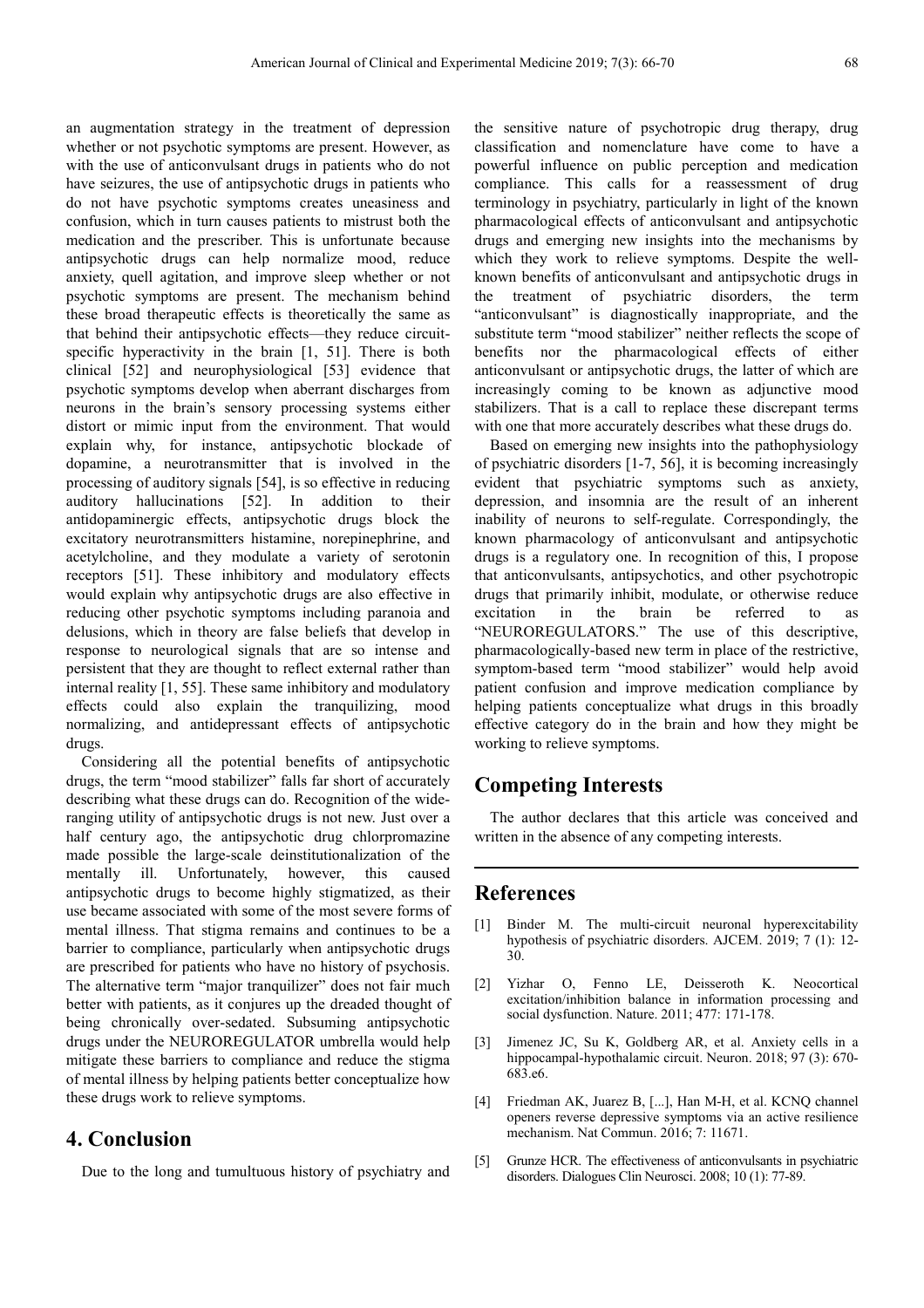- [6] Fleming KC, Volcheck MM. Central sensitization syndrome and the initial evaluation of a patient with fibromyalgia: a review. Rambam Maimonides Med J. 2015; 6 (2): e0020.
- [7] Blom EH, Serlachius E, Chesney MA, Olsson EMG. Adolescent girls with emotional disorders have a lower endtidal CO2 and increased respiratory rate compared with healthy controls. Psychophysiology. 2014; 51 (5): 412–418.
- [8] Ferreira MAR, O'Donovan MC, [...], and Sklar P. (2008) Collaborative genome-wide association analysis supports a role for ANK3 and CACNA1C in bipolar disorder. Nat Genet. 40 (9): 1056-1058.
- [9] Yuan A, Yi Z, Wang Q, et al. ANK3 as a risk gene for schizophrenia: new data in Han Chinese and meta analysis. Am J Med Genet B Neuropsychiatr Genet. 2012; 159B (8): 997-1005.
- [10] Lopez AY, Wang X, Xu M, et al. Ankyrin-G isoform imbalance and interneuronopathy link epilepsy and bipolar disorder. Mol Psychiatry. 2017; 22 (10): 1464–1472.
- [11] Green EK, Grozeva D, Jones I, et al., Wellcome Trust Case Control Consortium, Holmans PA, Owen MJ, O'Donovan MC, and Craddock N. The bipolar disorder risk allele at CACNA1C also confers risk of recurrent major depression and of schizophrenia. Mol Psychiatry. 2010; 15 (10): 1016-1022.
- [12] Liu Y, Blackwood DH, Caesar S, et al. Meta-analysis of genome-wide association data of bipolar disorder and major depressive disorder. Mol Psychiatry. 2011; 16 (1).
- [13] Iqbal Z, Vandeweyer G, van der Voet M, et al. Homozygous and heterozygous disruptions of ANK3: at the crossroads of neurodevelopmental and psychiatric disorders. Human Molecular Genetics. 2013; 22: 1960-1970.
- [14] Subramanian J, Dye L, and Morozov A. Rap1 signaling prevents L-type calcium channel-dependent neurotransmitter release. Journal of Neuroscience. 2013; 33 (17): 7245.
- [15] Santos M, D'Amico D, Spadoni O, et al. Hippocampal hyperexcitability underlies enhanced fear memories in TgNTRK3, a panic disorder mouse model. Journal of Neuroscience. 2013; 33 (38): 15259-15271.
- [16] Contractor A, Klyachko VA, and Portera-Cailliau C. Altered neuronal and circuit excitability in fragile X syndrome. Neuron. 2015; 87 (4): 699-715.
- [17] O'Brien NL, Way MJ, Kandaswamy R, et al. The functional GRM3 Kozak sequence variant rs148754219 affects the risk of schizophrenia and alcohol dependence as well as bipolar disorder. Psychiatric Genetics 2014; 24: 277–278.
- [18] Schizophrenia Working Group of the Psychiatric Genomics Consortium: Ripke S, Neale BM, [...], and O'Donovan MC. Biological insights from 108 schizophrenia-associated genetic loci. Nature. 2014; 511 (7510): 421-427.
- [19] Freedman R, Coon H, Myles-Worsley M, et al. Linkage of a neurophysiological deficit in schizophrenia to a chromosome 15 locus. 1997; PNAS. 94 (2): 587–592.
- [20] Pizzarelli R and Cherubini E. Alterations of GABAergic signaling in autism spectrum disorders. Neural Plast. 2011; 1011:157193.
- [21] Pollack MH, Matthews J, Scott EL. Gabapentin as a potential treatment for anxiety disorders. American Journal of Psychiatry. 1998; 155 (7): 992-993.
- [22] Strawn, JR, Geracioti TD Jr. The treatment of generalized anxiety disorder with pregabalin, an atypical anxiolytic. Neuropsychiatr Dis Treat. 2007; 3 (2): 237-243.
- [23] Baetz M, Bowen RC. Efficacy of divalproex sodium in patients with panic disorder and mood instability who have not responded to conventional therapy. Can J Psychiatry. 1998; 43 (1): 73-77.
- [24] Pande AC, Davidson JR, Jefferson JW, et al. Treatment of social phobia with gabapentin: a placebo controlled study. Clin Psychopharmacol. 1999; 19 (4): 341-348.
- [25] Johnstone T, van Reekum CM, Urry HL, Kalin NH, Davidson, RJ. Failure to regulate: counterproductive recruitment of topdown prefrontal-subcortical circuitry in major depression. J. Neuroscience. 2007; 27 (33): 8877-8884.
- [26] Leuchter AF, Cook IA, Hunter AM, Cai C, Horvath S. Resting-state quantitative electroencephalography reveals increased neurophysiologic connectivity in depression. PLoS One. 2012; 7 (2): 1-13.e32508.
- [27] Bahremand A, Ziai P, Khodadad TK, et al. Agmatine enhances the anticonvulsant effect of lithium chloride on pentylenetetrazole-induced seizures in mice: involvement of L-arginine/nitric oxide pathway. Epilepsy & Behavior. 2010; 18 (3): 186-192.
- [28] Brown P, Kashiviswanath S, Huynh A, et al. Lithium therapy in comorbid temporal lobe epilepsy and cycloid psychosis. Oxf Med Case Reports. 2016; 2016 (12): omw089.
- [29] Shukla S, Mukherjee S, Decina P. Lithium in the treatment of bipolar disorders associated with epilepsy: an open study. J Clin Psychopharmacol. 1988; 8 (3): 201-204.
- [30] Hirschfeld R, Lewis L, Vornik L, Perceptions and impact of bipolar disorder: how far have we really come? Results of the National Depressive and Manic-Depressive Association 2000 survey of individuals with bipolar disorder. J Clin Psychiatry. 2003; 64 (2): 161-174.
- [31] Dagani J, Signorini G, Nielssen O, et al. Meta-Analysis of the interval between the onset and management of bipolar disorder. The Canadian Journal of Psychiatry. 2016; 64 (4).
- [32] Campbell D. People with bipolar disorder may wait 13 years for diagnosis. The Guardian. for diagnosis. The https://www.theguardian.com/society/2012/jun/27/bipolardisorder-diagnosis-survey. (Accessed 10/7/18).
- [33] Normann C, Hummel B, Scharer LO, Horn M, Grunze H, Walden J. Lamotrigine as adjunct to paroxetine in acute depression: a placebo-controlled, double-blind study. J Clin Psychiatry. 2002; 63: 337–344.
- [34] Barbosa L, Berk M, Vorster M. A double-blind, randomized, placebo-controlled trial of augmentation with lamotrigine or placebo in patients concomitantly treated with fluoxetine for resistant major depressive episodes. J Clin Psychiatry. 2003; 64: 403–407.
- [35] Stuppaeck CH, Barnas C, Schwitzer J, Fleischhacker WW. Carbamazepine in the prophylaxis of major depression: a 5 year follow-up. J Clin Psychiatry. 1994; 55: 146–150.
- [36] Carpenter WT Jr, Buchanan RW, Kirkpatrick B, Breier AF. Diazepam treatment of early signs of exacerbation in schizophrenia. Am J Psychiatry. 1999; 156 (2) 299-303.